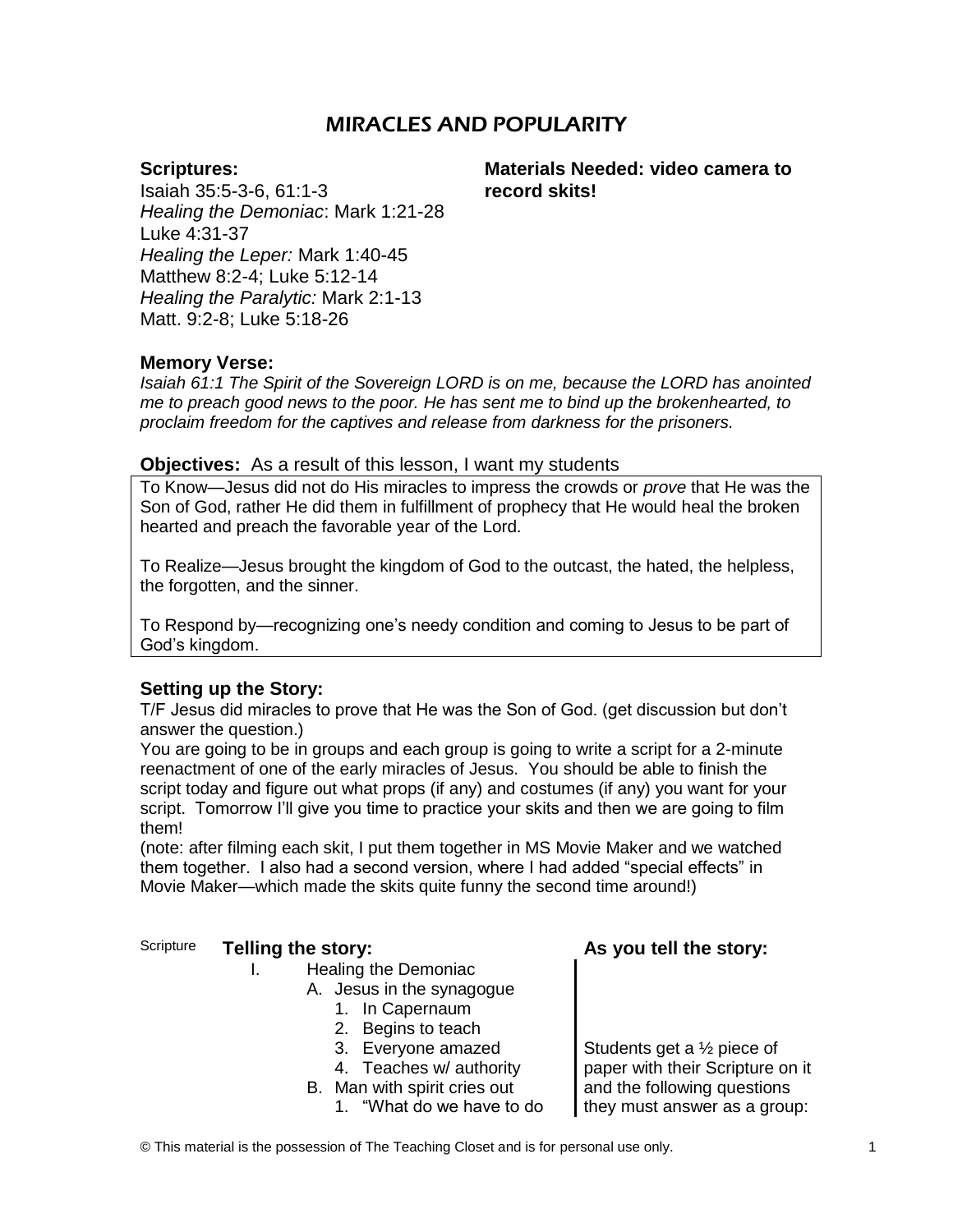with you?

- 2. I know who you are!
- 3. The Holy One of God!
- C. Jesus Casts the demon out
	- 1. "Be quiet! Come out" 2. Man thrown into
	- convulsions
	- 3. Evil spirit comes out
	- 4. Everyone amazed
- D. News spreads
- II. Healing the Leper
	- A. Jesus has been preaching
	- B. A leper begs Jesus to make him clean
		- 1. Falls on knees
		- 2. "if you are willing"
	- C. Jesus is moved with compassion
		- 1. Touches him
		- 2. "I am willing"
		- 3. Immediately clean
	- D. Jesus tells the man not to tell anyone
		- 1. Show self to priests
		- 2. Offer cleansing
		- 3. For a testimony
	- E. The man proclaims it freely
- III. Healing the Paralytic
	- A. Many gather: no room
		- 1. Back in Capernaum
		- 2. He is speaking the word of God
	- B. Four men bring a paralytic
		- 1. They can't get to Jesus
		- 2. They remove roof
		- 3. They lower friend down
	- C. Jesus Forgives and Heals the Man
		- 1. "Your sins are forgiven"
		- 2. Scribes grumble
		- 3. "So you will know that the Son of man has authority to forgive sins…"
		- 4. Tells paralytic to get up, pick up pallet, and go home
	- D. Crowds glorify God
	- E. Jesus teaches by seashore
- 1. Name of the Miracle.
- 2. Where it took place.
- 3. Who are the characters in the story?
- 4. What is the need of the person who gets healed?
- 5. How do others view the person before they get healed?
- 6. How does Jesus view the person?
- 7. What is the reaction of the person after they get healed?
- 8. Why was the miracle done?